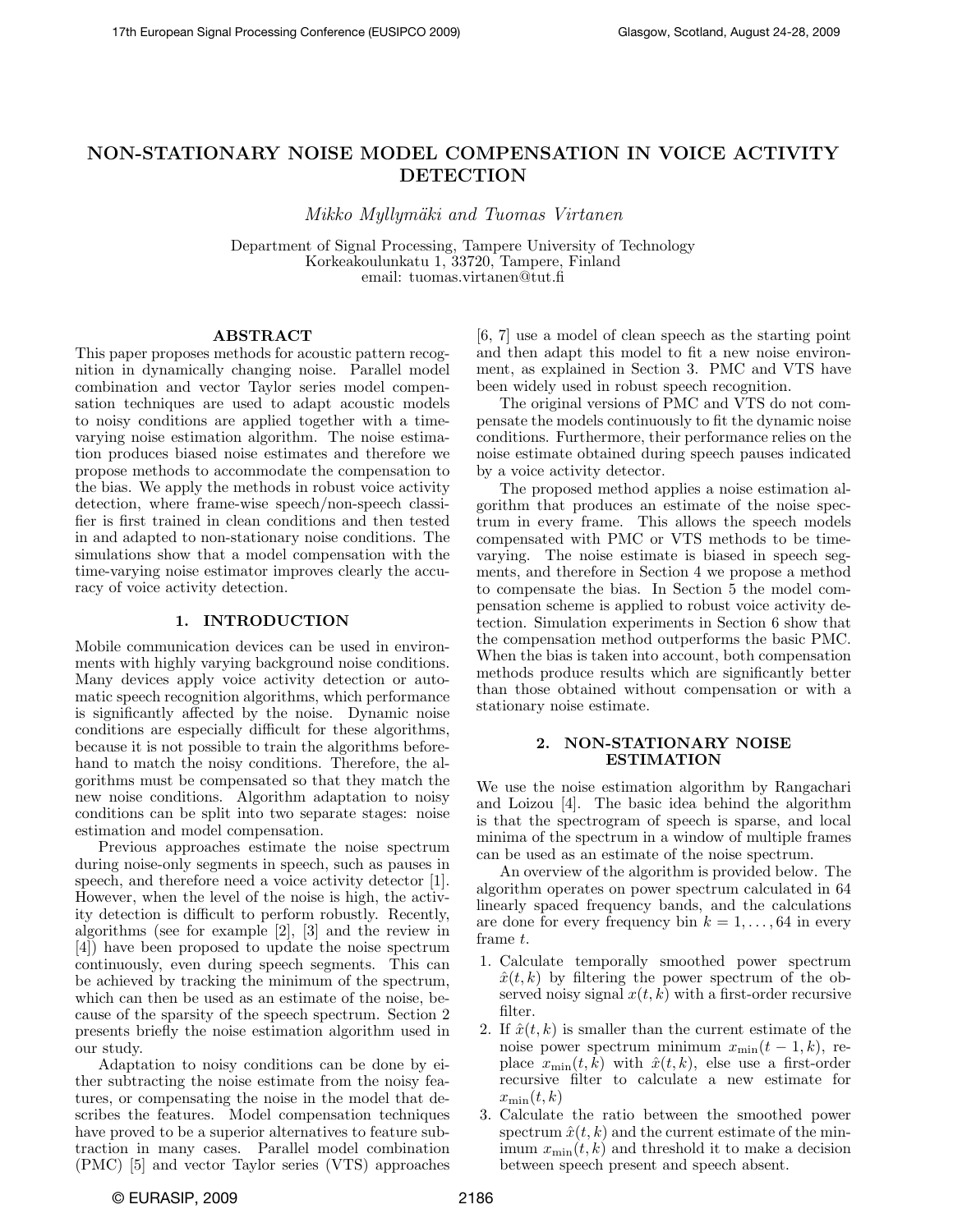

Figure 1: Example of a signal log-energy and the estimated noise log-energy within a frequency band. The signal-to-noise ratio of the signal is 5 dB.

- 4. Calculate the speech presence probability by smoothing the speech present/absent decision in time.
- 5. Calculate a frequency dependent smoothing factor using the speech presence probability.
- 6. Update the noise spectrum estimate  $x_n(t, k)$  by firstorder recursive filtering the observed power spectrum  $x(t, k)$  using the estimated smoothing factor.

Details of the algorithm can be found in [4]. The adaptation time of the algorithm to new noise conditions is about 0.5 s.

The rest of the paper operates with log-energies  $n(t, i)$  calculated on 10 mel-frequency bands. The estimated noise spectrum is decimated to mel scale  $i =$  $1, \ldots, 10$  by windowing the bands with triangular windows and calculating the log-energy from the windowed bands. An example of observed log-energies and the corresponding noise estimates is illustrated in Figure 1.

Time-varying mean  $\mu_n(t, i)$  and variance  $\sigma_n^2(t, i)$  of the noise log-frequency features are calculated as

$$
\mu_{n}(t, i) = \delta \mu_{n}(t - 1, i) + (1 - \delta)n(t, i)
$$
  
\n
$$
\sigma_{n}^{2}(t, i) = \delta \sigma_{n}^{2}(t - 1, i) + (1 - \delta)[n(t, i) - \mu_{n}(t, i)]^{2},
$$

where  $\delta = 0.9$  is a smoothing parameter.

#### 3. MODEL COMPENSATION

In model compensation the models estimated for clean speech are adapted to match the noisy conditions using an estimate of the noise statistics. The distributions of features are modeled with Gaussian mixture models (GMMs) and in both methods used here, PMC and VTS approaches, the basic idea is to modify the means and variances of the GMMs so that they model the distributions of the noisy features.

#### 3.1 Parallel model combination

In PMC, the log-normal approximation [8, pp. 47-48] assumes that the sum of normally distributed speech and noise is also normally distributed. The means and variances of the noise corrupted GMMs are calculated by assuming that speech and noise are additive in the power spectral domain and matching the first two moments of the noisy distribution with the sum of the moments of the speech and noise distributions.

We perform the compensation separately for each Gaussian in the speech model GMMs. In the following, the compensation is presented for an individual Gaussian. Let us denote the original clean speech model mean and variance by subindex s, the estimated noise distribution parameters by subindex  $n$ , and the resulting noisy speech model parameters by subindex y.

First, the clean speech model means and variances are transformed from the log to the linear power spectrum spectrum domain as

$$
\hat{\mu}_{s}(t,i) = \exp(\mu_{s}(t,i) + \sigma_{s}^{2}(t,i)/2)
$$
\n(1)

$$
\hat{\sigma}_{s}^{2}(t,i) = \hat{\mu}_{s}^{2}(t,i)[\exp(\sigma_{s}^{2}(t,i)) - 1].
$$
 (2)

The same transformation is applied also to the noise means and variances. The noisy speech model parameters in the linear power spectrum domain are obtained as

$$
\hat{\mu}_{y}(t, i) = \hat{\mu}_{s}(t, i) + \hat{\mu}_{n}(t, i) \n\hat{\sigma}_{y}^{2}(t, i) = \hat{\sigma}_{s}^{2}(t, i) + \hat{\sigma}_{n}^{2}(t, i).
$$

The log-normal approximation assumes that the sum of two log-normally distributed variables is also lognormally distributed, therefore the means and variances of the noisy speech model in the log-spectral domain are obtained as

$$
\mu_{y}(t,i) = \log(\hat{\mu}_{y}(t,i)) - \frac{1}{2}\log\left(\frac{\hat{\sigma}_{y}^{2}(t,i)}{\hat{\mu}_{y}^{2}(t,i)} + 1\right) \quad (3)
$$

$$
\sigma_{\mathbf{y}}^2(t,i) = \log\left(\frac{\hat{\sigma}_{\mathbf{y}}^2(t,i)}{\hat{\mu}_{\mathbf{y}}^2(t,i)} + 1\right).
$$
\n(4)

#### 3.2 Vector Taylor series

Vector Taylor series (VTS) approach [9] models the noisy speech features  $y(t, i)$  as

$$
y(t, i) = s(t, i) + g(s(t, i), n(t, i)),
$$
\n(5)

where  $s(t, i)$  is the clean speech feature and  $q(s(t, i), n(t, i))$  is an environmental function depending on the clean speech and noise. Contrary to the original VTS formulation [9], the effect of the transmission channel is omitted here, because in our case the training and testing channels for speech are identical. The environmental function is approximated with the VTS and the approximation is then used to calculate the corrupted speech model. Similarly to the PMC, the compensation is done individually for each Gaussian in the speech models.

The zeroth-order VTS expressions for the mean and variance vectors are [9, p.83]

$$
\mu_{y}(t, i) = \mu_{s}(t, i) + g(s_{0}(t, i), n(t, i))
$$
  

$$
\sigma_{y}^{2}(t, i) = \sigma_{s}^{2}(t, i),
$$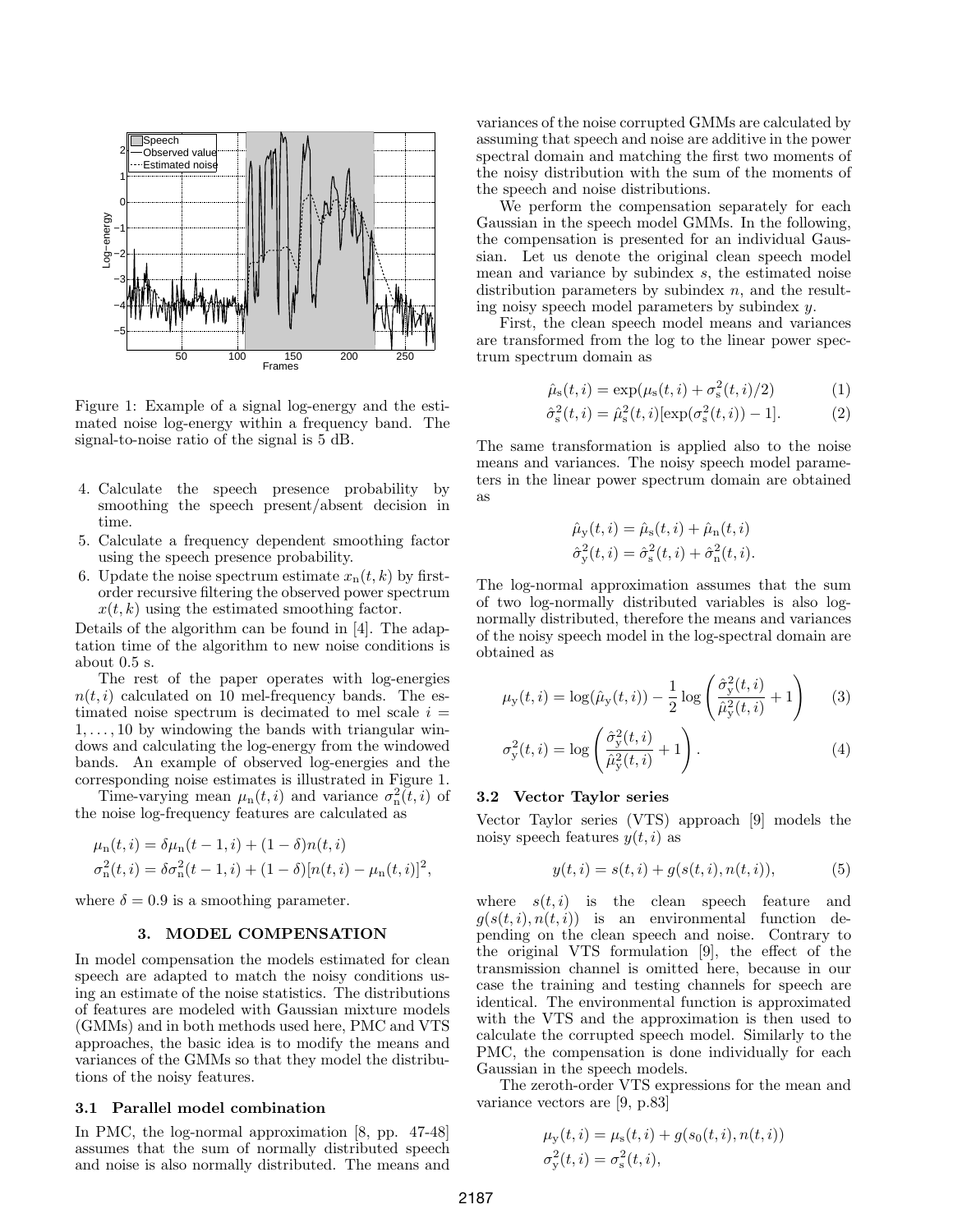

Figure 2: Clean speech log-energy and the estimated noise log-energy within a frequency band. During speech activity the noise estimate is biased.

where  $s_0(t, i) = \mu_s(t, i)$  is the VTS expansion point and

$$
g(s_0(t, i), n(t, i)) = \ln(1 + e^{n(t, i) - s_0(t, i)}).
$$

Similarly, the first-order VTS expression [9, p.84] for the means and variances results to

$$
\mu_{\mathbf{y}}(t,i) = [1 + g'(s_0(t,i), n(t,i))] \mu_{\mathbf{s}}(t,i) + g(s_0(t,i), n(t,i)) - g'(s_0(t,i), n(t,i)) s_0 \sigma_{\mathbf{y}}^2(t,i) = [1 + g'(s_0(t,i), n(t,i))]^2 \sigma_{\mathbf{s}}^2(t,i),
$$

where

$$
g'(s_0(t, i), n(t, i)) = -\frac{1}{1 + \exp(s_0(t, i) - n(t, i))}.
$$

We also tested the method [7] that uses noise means  $\mu_{\rm n}(t,i)$  and variances  $\sigma_{\rm n}^2(t,i)$ , instead of point-estimates  $n(t, i)$ . This approach produced similar results as the method used here, and therefore we use the above compensations.

### 4. NOISE BIAS SUBTRACTION

A problem in the time-varying noise estimator is that it produces non-zero values even when applied to clean speech signals. In other words, the noise estimate is biased. The noise estimate  $\hat{n}(t, k)$  in the linear power spectrum domain is considered to be composed of two parts as

$$
\hat{n}(t,k) = \hat{n}_{\text{b}}(t,k) + \hat{n}_{\text{e}}(t,k),
$$
\n(6)

where  $\hat{n}_{\rm b}$  is the noise bias and  $\hat{n}_{\rm e}$  is the environmental noise. The bias in the noise estimation algorithm is illustrated using a clean speech signal is in Figure 2. Only the environmental noise, but not the bias should be used in the compensation. We tested three alternative techniques to compensate the bias.

The first approach models the bias with a single Gaussian, which is then subtracted from the speech model using PMC. First, we train mean and variance for the noise estimated clean speech training data of each model class (to be explained later). The bias mean and variance are transformed to linear-frequency domain according to equations  $(1)-(2)$  and then the subtraction is done in the linear-frequency domain for every GMM component as

$$
\hat{\mu}_{z}(t,i) = \hat{\mu}_{s}(t,i) - \hat{\mu}_{b}(t,i)
$$
\n(7)

$$
\hat{\sigma}_{z}^{2}(t,i) = \hat{\sigma}_{s}^{2}(t,i) + \hat{\sigma}_{b}^{2}(t,i),
$$
\n(8)

where  $\hat{\mu}_{\mathrm{b}}(t, i)$  and  $\hat{\sigma}_{\mathrm{b}}^2(t, i)$  are the linear mean and variance of the bias model.

We call this result the noise-bias-subtracted GMM and denote the corresponding parameters with a subindex z. The noise-bias-subtracted GMM is transformed back to log-frequency domain according to equations (3)-(4), and the model compensation is done using noise bias-subtracted GMMs.

Second, we tested using more than one GMM components to model the bias. In this case the estimation of the noise bias subtracted GMM becomes ambiguous. We tested a method were the noise bias subtracted GMM had  $MN$  components, where  $M$  is the number of clean speech and N the number of noise bias GMM components, respectively. The noise bias subtracted GMM is calculate separately for every Gaussian in the noise bias model.

The third option, which produced the best results at least in the case of PMC, was to subtract all the noise bias GMM components from each clean speech GMM component. Thus, the linear domain parameters are obtained according to Eq. (7), but  $\hat{\mu}_b(t, i)$  and  $\hat{\sigma}_b^2(t, i)$ are now the sums of all the noise bias GMM means, and variances, respectively. This approach retains the number of GMM components in the speech models. In our simulations we obtained good results by using 5 noise bias GMM components.

In the case of all the bias compensation methods, the obtained noise bias subtracted GMMs are used as a starting point for the environmental noise compensation instead of the original clean speech models. In practice, this means replacing the mean  $\mu_s(t, i)$  and variance  $\sigma_s^2(t, i)$ ,  $i = 1, \ldots, I$ , vectors in the PMC and VTS algorithms with the corresponding noise bias subtracted versions  $\mu_z(t, i)$  and  $\sigma_z^2(t, i)$ ,  $i = 1, \ldots, I$ .

#### 5. APPLICATION TO ROBUST VOICE ACTIVITY DETECTION

We apply the proposed method in noise-robust voice activity detection targeted to a communication device and applications where there can be a significant amount of user-produced noise, for example breathing [10]. The user-produced noise has specific characteristics for which we have to train a model in order to perform robust voice activity detection (VAD).

The proposed VAD algorithm is a hidden Markov model (HMM) consisting of speech and non-speech states, whose state emission distributions are modeled with GMMs, which parameters are trained beforehand using material of both classes. In the training phase we also train two bias GMMs using noise estimated from clean material of both classes. The bias GMMs of each class are subtracted from the corresponding original GMMs to obtain noise bias subtracted GMMs for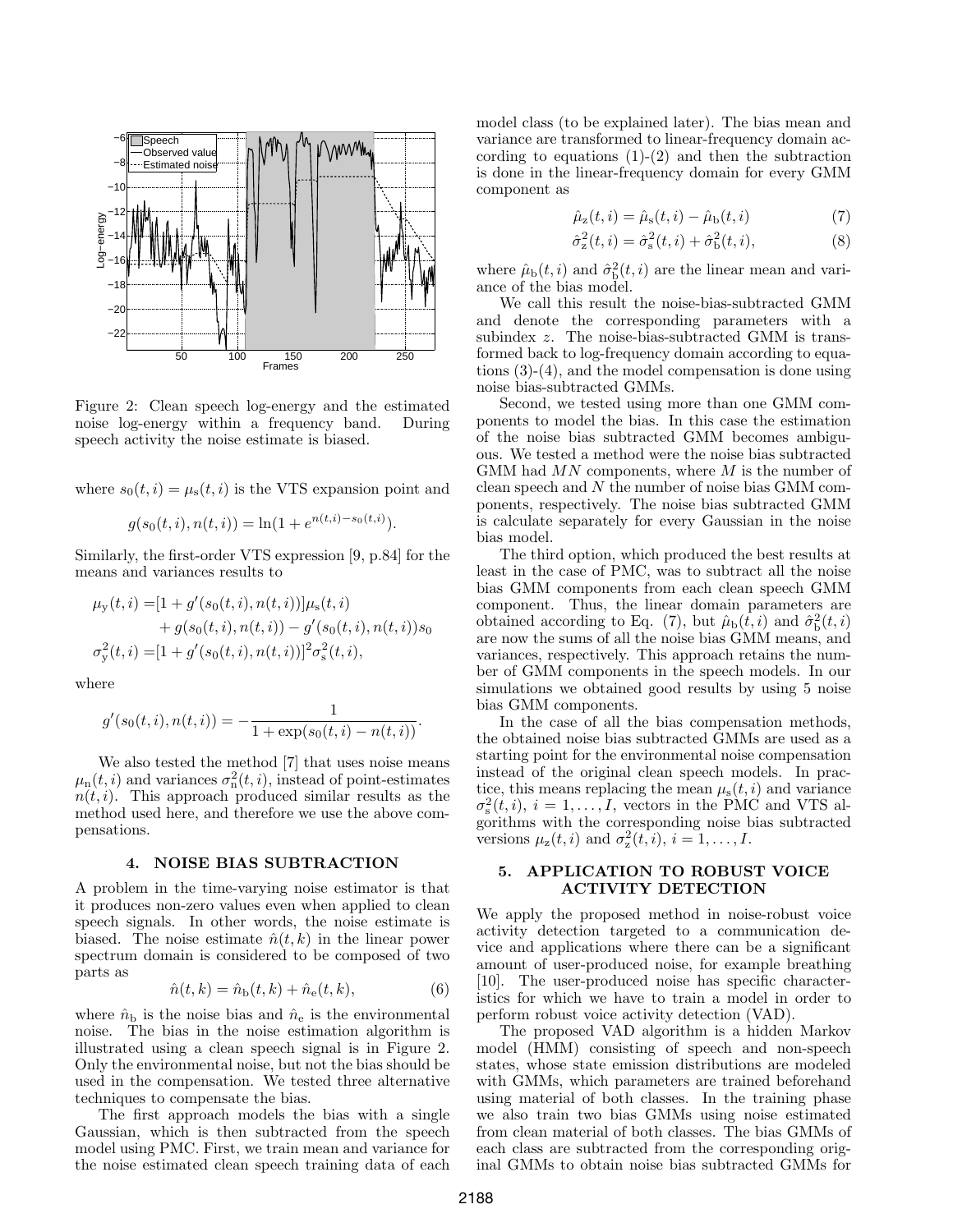

Figure 3: Block diagram of the used VAD algorithm.

both classes. The acoustic material used to train the VAD is explained in Section 6.

The frame-wise processing is illustrated in Figure 3. The input signal is processed in 16 ms frames that do not overlap. Noise estimation is performed using the algorithm explained in Section 2. The observed noisy speech and estimated noise features are log-energies within 10 mel-frequency bands which overlap by 50%.

The noise features or the noise means and variances work as an input to the model adaptation block, were it is used to adapt the original clean speech and nonspeech GMMs with PMC or VTS approach to match the noisy speech and non-speech distributions.

Given an observed feature vector, the noisy speech and non-speech GMMs are then used to calculate the likelihoods for the two classes. Finally, the class likelihoods work as an input to the two-state hidden Markov model, where state transition probabilities are used to obtained the probabilities of speech and non-speech state for the current frame, given the probabilities of the previous frame.

#### 6. SIMULATIONS

Simulations using acoustic material corresponding to the final usage situations of the communication device were conducted. The device is used in physically demanding situations and the microphone is located directly in front of the speaker's mouth, which results in high-level breathing noise (see [10] for an illustration of a signal).

Signals from five different speakers were recorded, the total amount of data being 43 minutes. The percentage of speech in the signals is 2-20% depending on the speaker. The recorded signals were manually labeled into speech and noise segments with a temporal resolution of 10 ms. A 5-component clean speech GMM was trained using the speech frames to model the emission probability density function (pdf) of the speech state in the VAD HMM, and similarly a 5 component non-speech GMM was trained using nonspeech frames to model the non-speech state emission pdf. The expectation-maximization algorithm was used to train the GMMs.

The recorded speech signals did not have environmental noise, but in the testing we used four different types of noise signals which were mixed with the speech signals. The noise signals are from the study [11], and they include construction site and bus environments noise. The signals were mixed to obtain signal-to-noise ratio of 5 dB.

#### 6.1 Methods

The following methods were tested:

- "No compensation" means that the models are not compensated but the clean speech and non-speech models are used to classify the noisy signals.
- PMC is the proposed VAD algorithm that uses the PMC as the model adaptation method. The method was tested with and without noise bias subtraction (NBS).
- VTS is the proposed VAD algorithm that uses the zeroth-order VTS approach as the model adaptation method. The method was also tested with and without noise bias subtraction (NBS).
- STATIONARY is the original PMC algorithm that estimates a stationary noise model from the beginning of the noise signal before mixing it with the speech signal and uses this model to adapt the clean speech model to a noisy speech model.

The noise bias model was a 5-component GMM, trained separately for speech and non-speech frames. The subtraction was done by subtracting all the Gaussians in the bias GMM from the corresponding speech/non-speech model, as explained in Section 4.

In VTS, we used point-estimates of the noise  $n(t, i)$ instead of mean and variance, since it resulted in slightly better results. We used the zeroth-order VTS, because it produced better results than the first-order VTS.

### 6.2 Evaluation

The performance evaluation of the VAD algorithm was done using a leave-one-out cross-validation method where the signal of one speaker was regarded as a test set and the rest as the training set. The GMMs of speech and non-speech states were trained using the clean signals and the annotations in the training set. The noisecorrupted test signal was processed using each tested VAD algorithm, which produce speech/non-speech decision for each frame.

The classification accuracy was measured by comparing the classifications to the annotated speech activity. The following four measures were used to judge the classification accuracy:

- *Sensitivity* gives the percentage of the frames correctly classified as speech from all the speech frames in the signal
- Specificity gives the percentage of the frames correctly classified as noise from all the noise frames in the signal
- Positive predictive value gives the percentage of the frames that actually are speech from all the frames classified as speech
- *Negative predictive value* gives the percentage of the frames that actually are noise from all the frames classified as noise

The speech/non-speech decision was tuned so that the average sensitivity was always 97% or higher and the specificity as high as possible. Having an average sensitivity of 97% retains the intelligibility of the speech and